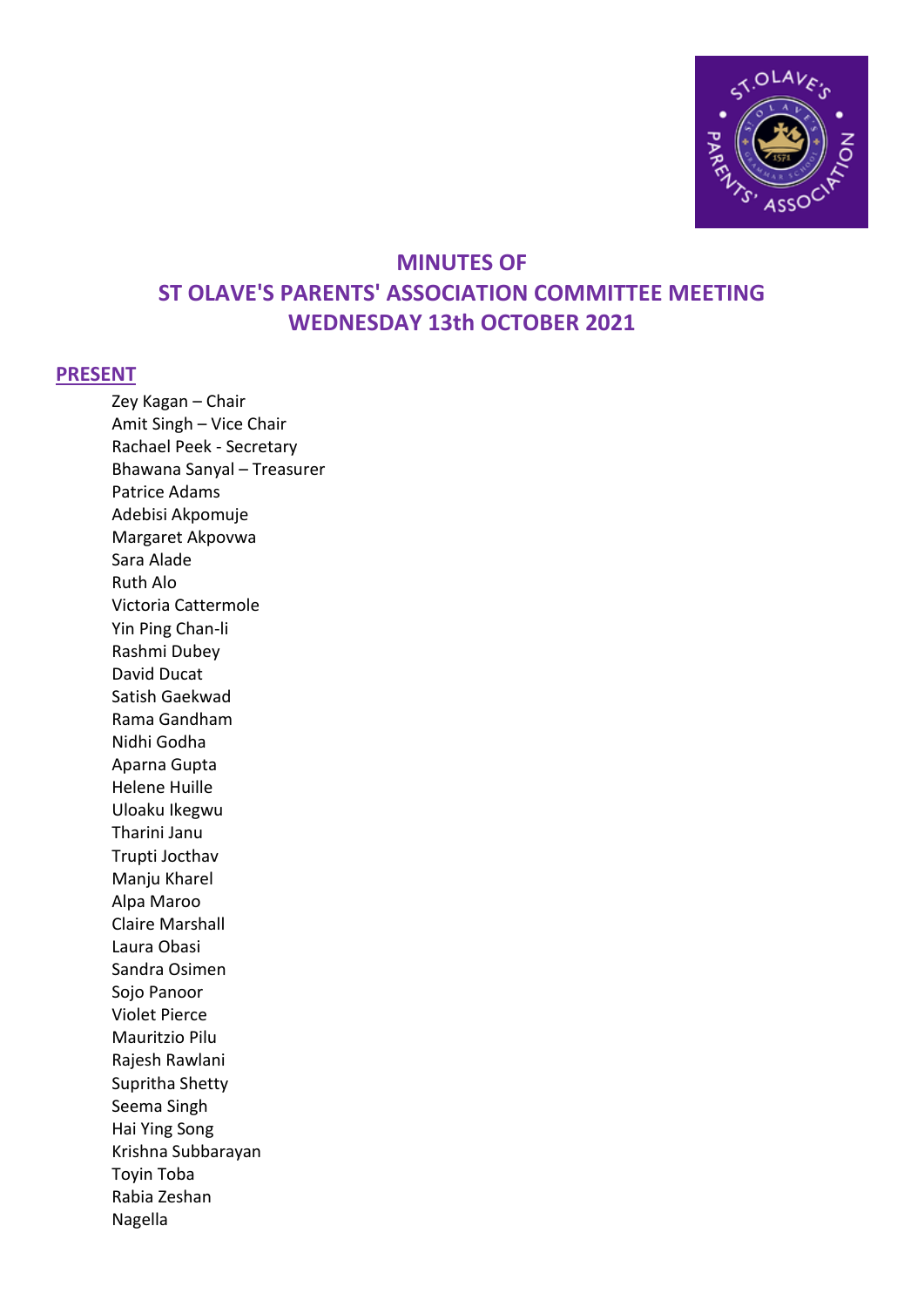Rajiv Bhatnagar Reyaansh

## **APOLOGIES**

Asma Meer Charlotte Rutter Arunima Saha Susi Rushton

## **UPDATES**

#### **1. Treasurer**

Zey informed the Committee that due to personal reasons, Sudhir had stepped down from his role on 20<sup>th</sup> September. Bhawana, as Assistant has now officially taken on the Treasurer Role on an Interim basis until the AGM. The Charities Commission has been informed.

#### 2. **Mock Tests and Paper Sales**

Unfortunately Mock Tests on site were not able to be held again this year. However, paper sales had been very successful with the recent online Summer sales to support parents amounting to £4936. Preparation for next year's Mock Tests will begin after the AGM. Anyone interested in joining a sub-committee for this project, please contact Amit.

#### **3. Uniform**

The Uniform team have resumed in person sales and had a very successful afterschool event on  $27<sup>th</sup>$  September, raising £651.50. Victoria explained that Click and collect had also been trialled but some boys seemed reluctant to come in person and many items remained unclaimed. A further sale will be planned for November.

#### **4. Olavian Lunch**

The Old Olavians held their annual lunch in the Great Hall on 2<sup>nd</sup> October. The PA supported this event by running the bar and takings were £898.50.

## **PA VOLUNTEERS & RUGBY REFRESHMENTS**

Charlotte was unable to attend, but sent in the following update:

"We have been running refreshments at the rugby on Saturday mornings. More volunteers still required for better coverage and so we can start doing a BBQ. Last weekend we couldn't manage it, but we should be ok for the remaining weekends for basic refreshments. Anyone interested can email [olaves.volunteer@gmail.com](mailto:olaves.volunteer@gmail.com) or come and speak to us at the rugby.

Other evening events were going to restart and we had volunteers in place, but then they were moved back to virtual by the school. It will be good when events are in person again at school as these show the PA to other parents and are best for encouraging new volunteers. The volunteer list is currently heavily weighted to the older years which may cause a problem in the future as people leave the school. In addition, at the Old Olavian lunch it was so nice to see people together socialising, which is something that we have all been lacking and it will be great when we get the opportunity again.

I am looking for someone to take over as volunteer coordinator after Christmas, with up to 6 months handover support (as my son is in year 13). This role is remote, over email and WhatsApp, plus giving occasional updates at PA meetings. There is no requirement to actually attend events yourself. The main requirements are good organisational skills, time to check and respond to emails/WhatsApp regularly and ability to use/learn to use google drive/forms. I'm happy to answer any questions if anyone is interested."